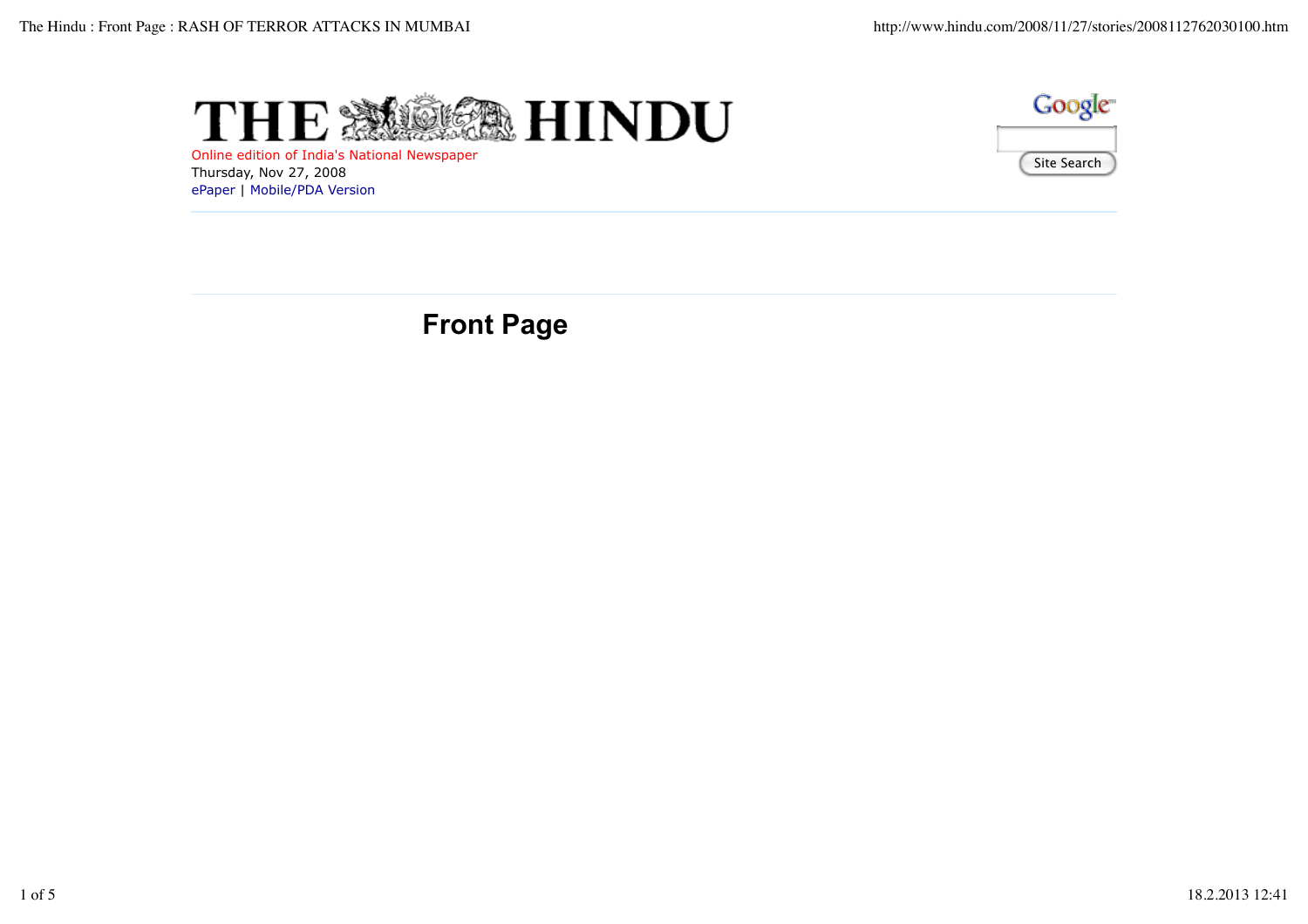AdChoices<sup>1</sup>

**MBA Without Bachelor**

Online MBA in 18 months

News: ePaper | Front Page | National | Tamil Nadu | Andhra Pradesh | Karnataka | Kerala | New Delhi | Other States | International | Opinion | Business | Sport | Miscellaneous | Engagements | Advts: Retail Plus | Classifieds | Jobs | Obituary |

*20 killed, 348 injured as gunmen target rail terminus, luxury hotels; 40*

Front Page college.ch

 $=$   $\Box$ 

## **RASH OF TERROR ATTACKS IN MUMBAI**

Meena Menon & Rahi Gaikwad

*taken hostage*

fromTop British University free catalogue

ш

— Photos: AP, PTI



**Terror strikes yet again: A man injured in a terror attack being carried to hospital in Mumbai on Wednesday, when gunmen opened fire at seven places.**

MUMBAI: The city witnessed a major terror strike on Wednesday with explosions and firing reported from several places. Reports said 20 people were killed and 348 injured. Unconfirmed reports put the death toll at 60.

Maharashtra Director-General of Police A.N. Roy confirmed that there were seven attacks, three of them encounters.

A.K. Sharma, Railway Police Commissioner, said two or three persons, carrying AK 47 rifles and grenades entered the Chattrapati Shivaji Terminus



## **News Update**

Stories in this Section

- **RASH OF TERROR ATTACKS IN** MUMBAI
- Centre rushes NSG commandos
- Pirates: India defends action
- EC notice to Deora on BJP plea
- **Somchai rejects Army chief's** call for polls
- **•** Strict vigil on sensitive booths in M.P.
- Indian juggernaut rolls on
- **•** Mrinal Sen felicitated at IFFI
- A movie for the multiplexes
- Anoushka, Jethro Tull start tour
- A pleasant surprise from Saturn's moon
- Guru's detention under NSA revoked
- Japanese agency clears Metro Rail project
- Centre says 'no' to IIT for **State**
- Middlemen continue to squeeze tapioca farmers
- Power cut in many places
- **•** Endless wait for Reliance gas
- Monica is my wife, says Abu **Salem**
- CBI denies arrest of blasts accused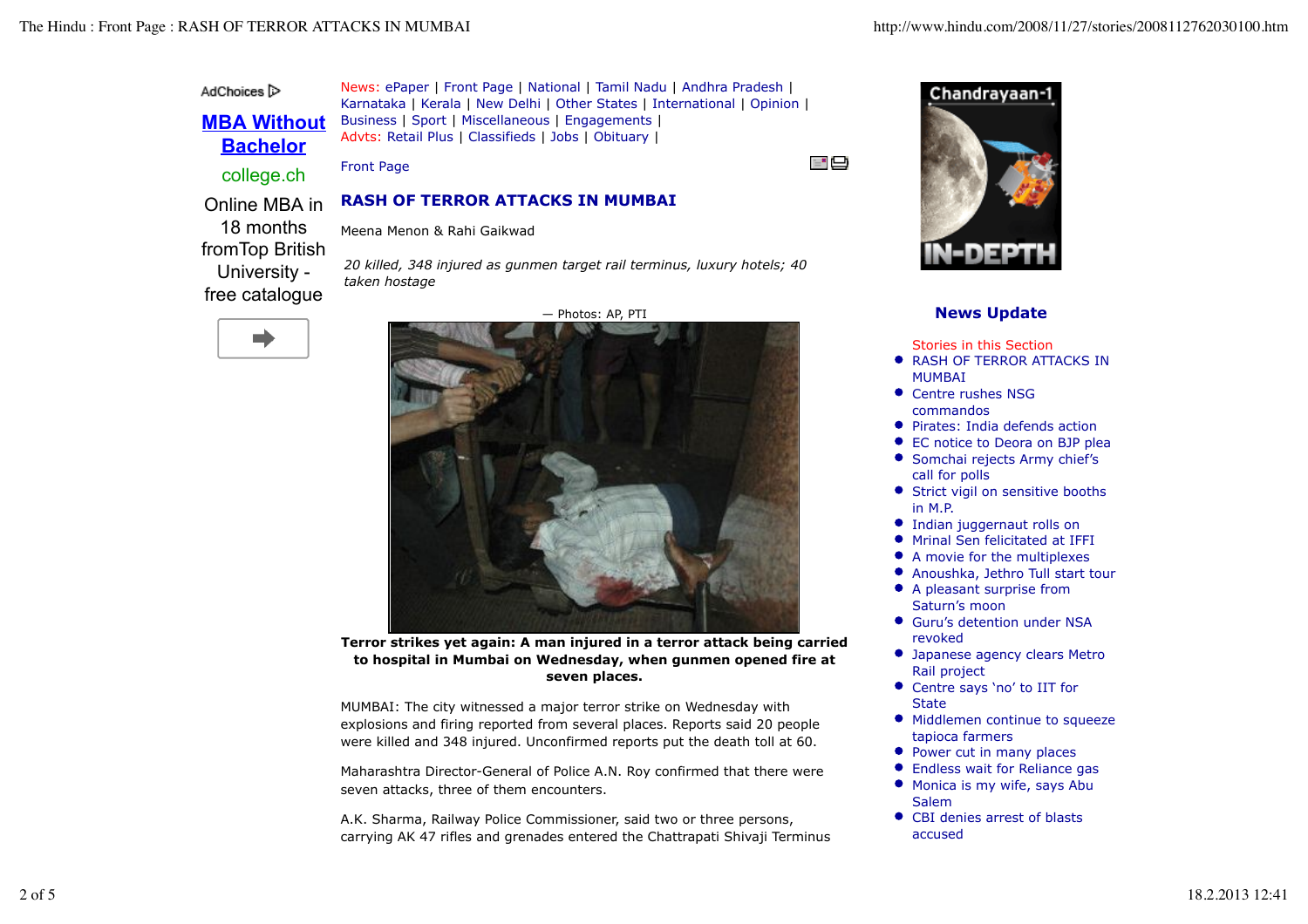with AK 47 rifles at 8.35 p.m. and opened fire indiscriminately and the panicstruck people rushed out. He said 10 people were feared dead and 30 injured. "The situation is still not resolved. However, there has been no firing for the last 45 minutes," Mr. Sharma said.

Eyewitnesses, who claim to have seen at least one person dead, said two gunmen fired several shots and then rushed out of the station towards the Special Branch Office.

Rakesh, who had come with his wife and child to board a long distance train, said he heard shots and saw many people with blood stains on them. He rushed out with his family and took refuge in a building opposite the station.

The entire area has been cordoned off and no vehicles were allowed near the station. Commandos and special police teams were trying to get the situation under control. Random shots were still heard from the station at the time of our going to press.



**The mangled remains of a taxi after an explosion on the western express highway near the domestic airport.**

Sunil Babbar, a policeman of the MRA station close to the CST station, was returning home when he was summoned back. He tried to enter the station but heard two explosions and immediately rushed out to get police reinforcements.

- Asian police officer drops racism charge
- Husain's film to be screened
- China's central bank cuts interest rates
- Administrative tribunal to be set up
- CET to be spread over two days, counselling to be decentralised
- Power curbs to continue
- **IT park site getting ready**
- **Seven persons get three-year** jail term in woman kidnap case
- Copter crashes
- Obama 'negotiating' to retain **Blackberry**
- A rare find at a flea market
- Metro Plus

Archives Yesterday's Issue **Datewise** 

Features: **Magazine** Literary Review Metro Plus Open Page Education Plus Book Review Business **SciTech** NXg Friday Review Cinema Plus Young World Property Plus **Quest**